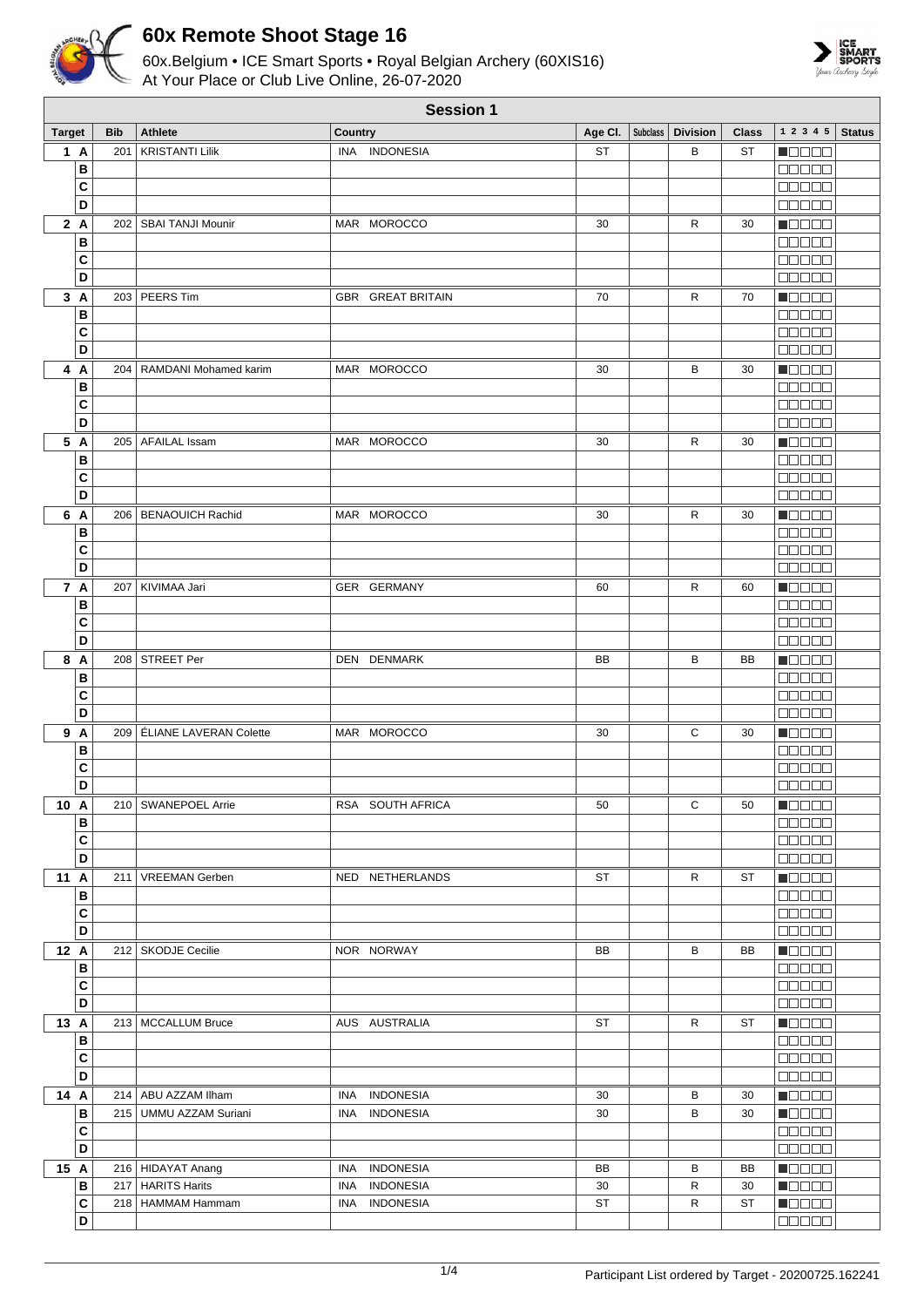

## **60x Remote Shoot Stage 16**

60x.Belgium • ICE Smart Sports • Royal Belgian Archery (60XIS16) At Your Place or Club Live Online, 26-07-2020



|                         | <b>Session 1</b><br>Continue |                         |                         |           |                 |                 |              |                                              |               |
|-------------------------|------------------------------|-------------------------|-------------------------|-----------|-----------------|-----------------|--------------|----------------------------------------------|---------------|
| <b>Target</b>           | <b>Bib</b>                   | Athlete                 | Country                 | Age Cl.   | <b>Subclass</b> | <b>Division</b> | <b>Class</b> | 1 2 3 4 5                                    | <b>Status</b> |
| 16 A                    | 219                          | <b>TENG Wei</b>         | MAS MALAYSIA            | 50        |                 | С               | 50           | N E E E E                                    |               |
| B                       |                              |                         |                         |           |                 |                 |              | an a sa                                      |               |
| $\mathbf{C}$            |                              |                         |                         |           |                 |                 |              | <b>BOBBB</b>                                 |               |
| D                       |                              |                         |                         |           |                 |                 |              | <b>NODOO</b>                                 |               |
| 17 A                    |                              | 220 LAUKELAND Terje     | NOR NORWAY              | 70        |                 | R               | 70           | <b>Maaaa</b>                                 |               |
| $\, {\bf B}$            | 221                          | SEKKELSTEN Jan Roar     | NOR NORWAY              | 60        |                 | R               | 60           | <u>maaan</u>                                 |               |
| C                       |                              |                         |                         |           |                 |                 |              | 88888                                        |               |
| D                       |                              |                         |                         |           |                 |                 |              | 88888                                        |               |
|                         |                              |                         |                         |           |                 |                 |              |                                              |               |
|                         |                              |                         | <b>Session 2</b>        |           |                 |                 |              |                                              |               |
| <b>Target</b>           | <b>Bib</b>                   | <b>Athlete</b>          | Country                 | Age CI.   | <b>Subclass</b> | <b>Division</b> | <b>Class</b> | 1 2 3 4 5                                    | <b>Status</b> |
| 1A                      | 222                          | <b>SAUREN Yvo</b>       | NED NETHERLANDS         | <b>ST</b> |                 | R               | <b>ST</b>    | Maaaa                                        |               |
| B                       |                              |                         |                         |           |                 |                 |              | ooooo                                        |               |
| C                       |                              |                         |                         |           |                 |                 |              | <b>MARAL</b>                                 |               |
| D                       |                              |                         |                         |           |                 |                 |              | 88888                                        |               |
|                         |                              |                         |                         |           |                 |                 |              |                                              |               |
| 2A                      | 223                          | <b>LYNCH Mark</b>       | RSA SOUTH AFRICA        | 30        |                 | R               | 30           | <b>MODOO</b>                                 |               |
| B                       |                              |                         |                         |           |                 |                 |              | 00000                                        |               |
| C                       |                              |                         |                         |           |                 |                 |              | <b>BEBEE</b>                                 |               |
| D                       |                              |                         |                         |           |                 |                 |              | <b>NODOO</b>                                 |               |
| 3A                      | 224                          | <b>HALL Robert</b>      | GBR GREAT BRITAIN       | 50        |                 | С               | 50           | Maaaa                                        |               |
| $\, {\bf B}$            |                              |                         |                         |           |                 |                 |              | 88888                                        |               |
| C                       |                              |                         |                         |           |                 |                 |              | <b>00000</b>                                 |               |
| D                       |                              |                         |                         |           |                 |                 |              | <b>BBBBB</b>                                 |               |
| 4 A                     | 225                          | VAN STADEN Michael      | RSA SOUTH AFRICA        | ST        |                 | R               | ST           | <b>NEBEE</b>                                 |               |
| B                       |                              |                         |                         |           |                 |                 |              | <b>NODOO</b>                                 |               |
| C                       |                              |                         |                         |           |                 |                 |              | 88888                                        |               |
| D                       |                              |                         |                         |           |                 |                 |              | a a a a a                                    |               |
| 5 A                     | 226                          | <b>COLIJN Bart</b>      | NED NETHERLANDS         | ST        |                 | В               | ST           | Maaaa                                        |               |
| B                       |                              |                         |                         |           |                 |                 |              | <b>BOBBB</b>                                 |               |
| C                       |                              |                         |                         |           |                 |                 |              | 88888                                        |               |
| D                       |                              |                         |                         |           |                 |                 |              | <b>00000</b>                                 |               |
| 6 A                     | 227                          | <b>BENAOUICH Rachid</b> | MAR MOROCCO             | 30        |                 | R               | 30           | <b>M</b> OOOO                                |               |
| B                       |                              |                         |                         |           |                 |                 |              | 88888                                        |               |
| C                       |                              |                         |                         |           |                 |                 |              | 80000                                        |               |
| D                       |                              |                         |                         |           |                 |                 |              | 88888                                        |               |
| 7 A                     |                              | 228   VAN MONTAGU Piotr | BEL BELGIUM             | 50        |                 | С               | 50           | <b>MODOO</b>                                 |               |
| В                       |                              |                         |                         |           |                 |                 |              | 80000                                        |               |
| C                       |                              |                         |                         |           |                 |                 |              | <b>BOOOO</b>                                 |               |
| D                       |                              |                         |                         |           |                 |                 |              | <b>REBEL</b>                                 |               |
| 8 A                     |                              | 229   BERTRAND Rollin   | TTO TRINIDAD AND TOBAGO | 30        |                 | R               | 30           | $\blacksquare$ $\blacksquare$ $\blacksquare$ |               |
| $\, {\bf B}$            |                              |                         |                         |           |                 |                 |              | 88888                                        |               |
| $\mathbf{C}$            |                              |                         |                         |           |                 |                 |              | 00000                                        |               |
| D                       |                              |                         |                         |           |                 |                 |              | 88888                                        |               |
| 9 A                     |                              | 230   BENAOUICH Rachid  | MAR MOROCCO             | 30        |                 | C               | 30           | <b>Macao</b>                                 |               |
| $\, {\bf B}$            |                              |                         |                         |           |                 |                 |              | <b>MANO A</b>                                |               |
| $\mathbf{C}$            |                              |                         |                         |           |                 |                 |              | 88888                                        |               |
| D                       |                              |                         |                         |           |                 |                 |              | <b>00000</b>                                 |               |
|                         |                              |                         |                         | ST        |                 | C               | ST           |                                              |               |
| 10 A<br>$\, {\bf B}$    |                              | 231   IRVINE Russ       | AUS AUSTRALIA           |           |                 |                 |              | $\blacksquare$                               |               |
| $\mathbf{C}$            |                              |                         |                         |           |                 |                 |              | <b>00000</b><br>$\Box \Box \Box \Box \Box$   |               |
| D                       |                              |                         |                         |           |                 |                 |              |                                              |               |
|                         |                              |                         |                         |           |                 |                 |              | 00000                                        |               |
| 11 A                    |                              | 232   DOHERTY Jack      | GBR GREAT BRITAIN       | 60        |                 | R               | 60           | $\blacksquare$                               |               |
| B                       |                              |                         |                         |           |                 |                 |              | 00000                                        |               |
| C                       |                              |                         |                         |           |                 |                 |              | 00000                                        |               |
| $\overline{\mathsf{D}}$ |                              |                         |                         |           |                 |                 |              | 88888                                        |               |
| 12 A                    |                              | 233   EL AKEL Ilham     | MAR MOROCCO             | 30        |                 | R               | 30           | $\blacksquare$                               |               |
| $\, {\bf B}$            |                              |                         |                         |           |                 |                 |              | 88888                                        |               |
| $\mathbf{C}$            |                              |                         |                         |           |                 |                 |              | <b>00000</b>                                 |               |
| $\overline{\mathsf{D}}$ |                              |                         |                         |           |                 |                 |              | 88888                                        |               |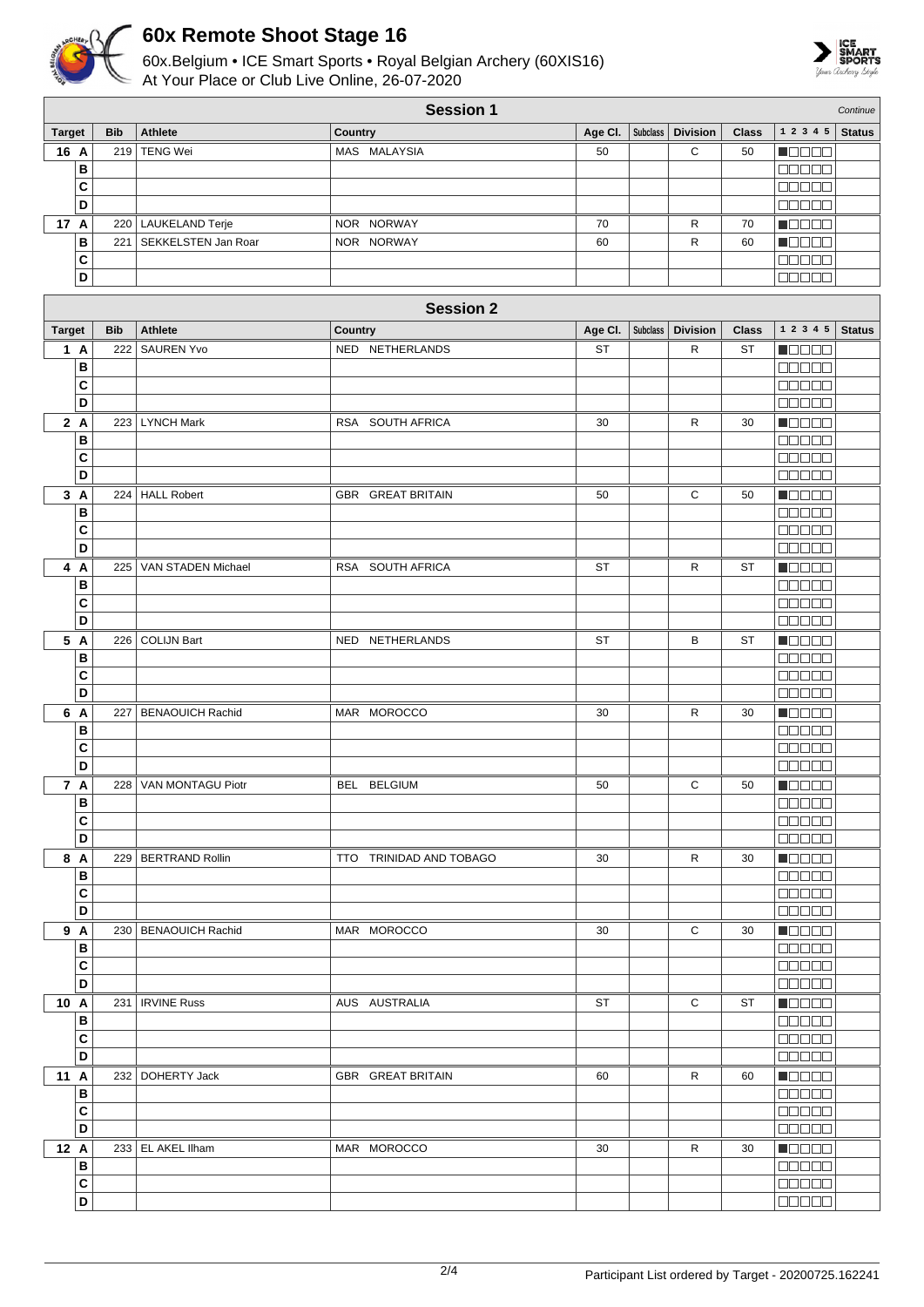

**B C D**

## **60x Remote Shoot Stage 16**

60x.Belgium • ICE Smart Sports • Royal Belgian Archery (60XIS16) At Your Place or Club Live Online, 26-07-2020



| 1 2 3 4 5<br><b>Target</b><br><b>Bib</b><br><b>Athlete</b><br>Age CI.<br><b>Subclass</b><br><b>Division</b><br>Country<br><b>Class</b><br>R<br>13 A<br>234<br><b>HILL Bryce Lee</b><br>ZIM<br>ZIMBABWE<br>60<br>60<br>N OO OO<br>в<br>00000<br>C<br>eenaa<br>D<br><b>Manaa</b><br>14<br><b>FERREIRA Gerard</b><br>TRINIDAD AND TOBAGO<br>С<br>30<br>M W W W W<br>235<br>30<br>A<br>TTO.<br>B<br>88888<br>C<br>ME E E E<br>D<br>00000<br>15 A<br>C<br>236   FRANCIS Sherwin<br>TRINIDAD AND TOBAGO<br>30<br>30<br>Maaaa<br><b>TTO</b><br>00000<br>В<br>C<br><b>REBEE</b><br>D<br>00000<br>16 A<br>237<br><b>TANVEER Ahmed</b><br>PAK PAKISTAN<br><b>ST</b><br>R<br><b>ST</b><br>N BELE<br>в<br><b>BBBBB</b><br>C<br>$\Box$ $\Box$ $\Box$ $\Box$ $\Box$<br>D<br>$\Box$ $\Box$ $\Box$ $\Box$ $\Box$<br><b>NOOCO</b><br>17 A<br>238   BYFORD Mike<br>70<br>R<br>70<br>GBR GREAT BRITAIN<br>B<br>88888<br>C<br>00000<br>D<br>$\Box$ $\Box$ $\Box$ $\Box$ $\Box$<br>R<br>$\blacksquare$<br>18 A<br>239   BELYAZID Aymane<br>MAR MOROCCO<br>30<br>30<br>в<br>an a sh | Continue      |
|---------------------------------------------------------------------------------------------------------------------------------------------------------------------------------------------------------------------------------------------------------------------------------------------------------------------------------------------------------------------------------------------------------------------------------------------------------------------------------------------------------------------------------------------------------------------------------------------------------------------------------------------------------------------------------------------------------------------------------------------------------------------------------------------------------------------------------------------------------------------------------------------------------------------------------------------------------------------------------------------------------------------------------------------------------------|---------------|
|                                                                                                                                                                                                                                                                                                                                                                                                                                                                                                                                                                                                                                                                                                                                                                                                                                                                                                                                                                                                                                                               | <b>Status</b> |
|                                                                                                                                                                                                                                                                                                                                                                                                                                                                                                                                                                                                                                                                                                                                                                                                                                                                                                                                                                                                                                                               |               |
|                                                                                                                                                                                                                                                                                                                                                                                                                                                                                                                                                                                                                                                                                                                                                                                                                                                                                                                                                                                                                                                               |               |
|                                                                                                                                                                                                                                                                                                                                                                                                                                                                                                                                                                                                                                                                                                                                                                                                                                                                                                                                                                                                                                                               |               |
|                                                                                                                                                                                                                                                                                                                                                                                                                                                                                                                                                                                                                                                                                                                                                                                                                                                                                                                                                                                                                                                               |               |
|                                                                                                                                                                                                                                                                                                                                                                                                                                                                                                                                                                                                                                                                                                                                                                                                                                                                                                                                                                                                                                                               |               |
|                                                                                                                                                                                                                                                                                                                                                                                                                                                                                                                                                                                                                                                                                                                                                                                                                                                                                                                                                                                                                                                               |               |
|                                                                                                                                                                                                                                                                                                                                                                                                                                                                                                                                                                                                                                                                                                                                                                                                                                                                                                                                                                                                                                                               |               |
|                                                                                                                                                                                                                                                                                                                                                                                                                                                                                                                                                                                                                                                                                                                                                                                                                                                                                                                                                                                                                                                               |               |
|                                                                                                                                                                                                                                                                                                                                                                                                                                                                                                                                                                                                                                                                                                                                                                                                                                                                                                                                                                                                                                                               |               |
|                                                                                                                                                                                                                                                                                                                                                                                                                                                                                                                                                                                                                                                                                                                                                                                                                                                                                                                                                                                                                                                               |               |
|                                                                                                                                                                                                                                                                                                                                                                                                                                                                                                                                                                                                                                                                                                                                                                                                                                                                                                                                                                                                                                                               |               |
|                                                                                                                                                                                                                                                                                                                                                                                                                                                                                                                                                                                                                                                                                                                                                                                                                                                                                                                                                                                                                                                               |               |
|                                                                                                                                                                                                                                                                                                                                                                                                                                                                                                                                                                                                                                                                                                                                                                                                                                                                                                                                                                                                                                                               |               |
|                                                                                                                                                                                                                                                                                                                                                                                                                                                                                                                                                                                                                                                                                                                                                                                                                                                                                                                                                                                                                                                               |               |
|                                                                                                                                                                                                                                                                                                                                                                                                                                                                                                                                                                                                                                                                                                                                                                                                                                                                                                                                                                                                                                                               |               |
|                                                                                                                                                                                                                                                                                                                                                                                                                                                                                                                                                                                                                                                                                                                                                                                                                                                                                                                                                                                                                                                               |               |
|                                                                                                                                                                                                                                                                                                                                                                                                                                                                                                                                                                                                                                                                                                                                                                                                                                                                                                                                                                                                                                                               |               |
|                                                                                                                                                                                                                                                                                                                                                                                                                                                                                                                                                                                                                                                                                                                                                                                                                                                                                                                                                                                                                                                               |               |
|                                                                                                                                                                                                                                                                                                                                                                                                                                                                                                                                                                                                                                                                                                                                                                                                                                                                                                                                                                                                                                                               |               |
|                                                                                                                                                                                                                                                                                                                                                                                                                                                                                                                                                                                                                                                                                                                                                                                                                                                                                                                                                                                                                                                               |               |
|                                                                                                                                                                                                                                                                                                                                                                                                                                                                                                                                                                                                                                                                                                                                                                                                                                                                                                                                                                                                                                                               |               |
| C<br><b>BBBBB</b>                                                                                                                                                                                                                                                                                                                                                                                                                                                                                                                                                                                                                                                                                                                                                                                                                                                                                                                                                                                                                                             |               |
| D<br>88888                                                                                                                                                                                                                                                                                                                                                                                                                                                                                                                                                                                                                                                                                                                                                                                                                                                                                                                                                                                                                                                    |               |
| 19<br>240 ANNEL John<br>BAR BARBADOS                                                                                                                                                                                                                                                                                                                                                                                                                                                                                                                                                                                                                                                                                                                                                                                                                                                                                                                                                                                                                          |               |
| $\overline{A}$<br>С<br>30<br>30<br>MOOO A<br>C<br>B<br>BAR BARBADOS<br>30<br>30<br>241   PHOENIX Anthony<br>N E E E E                                                                                                                                                                                                                                                                                                                                                                                                                                                                                                                                                                                                                                                                                                                                                                                                                                                                                                                                         |               |
| C<br>C<br>242 HUNTE Gregory<br>BAR BARBADOS<br>30<br>30<br>de e el                                                                                                                                                                                                                                                                                                                                                                                                                                                                                                                                                                                                                                                                                                                                                                                                                                                                                                                                                                                            |               |
| C<br>D<br>Maaaa<br>243 GALL Roger<br>BAR BARBADOS<br>30<br>30                                                                                                                                                                                                                                                                                                                                                                                                                                                                                                                                                                                                                                                                                                                                                                                                                                                                                                                                                                                                 |               |
| 20 A<br>244   BJORNNES Gunhild<br><b>ICELAND</b><br>B<br><b>ISL</b><br><b>BB</b><br>BB<br>M E E E E                                                                                                                                                                                                                                                                                                                                                                                                                                                                                                                                                                                                                                                                                                                                                                                                                                                                                                                                                           |               |
| B<br><b>ICELAND</b><br>R<br>70<br>$\blacksquare$ $\square$ $\square$ $\square$<br>245   EYTORSDOTTIR Gudny Greta<br><b>ISL</b><br>70                                                                                                                                                                                                                                                                                                                                                                                                                                                                                                                                                                                                                                                                                                                                                                                                                                                                                                                          |               |
| C<br>$\Box$ $\Box$ $\Box$ $\Box$ $\Box$                                                                                                                                                                                                                                                                                                                                                                                                                                                                                                                                                                                                                                                                                                                                                                                                                                                                                                                                                                                                                       |               |
| D<br>00000                                                                                                                                                                                                                                                                                                                                                                                                                                                                                                                                                                                                                                                                                                                                                                                                                                                                                                                                                                                                                                                    |               |
| <b>MOROCCO</b><br><b>N</b> OOOO<br>21 A<br>246   AFAILAL Issam<br>R<br>MAR<br>30<br>30                                                                                                                                                                                                                                                                                                                                                                                                                                                                                                                                                                                                                                                                                                                                                                                                                                                                                                                                                                        |               |
| B<br><b>MOROCCO</b><br>n an an<br><b>BELYAZID Hicham Mouncif</b><br><b>MAR</b><br>30<br>R<br>30<br>247                                                                                                                                                                                                                                                                                                                                                                                                                                                                                                                                                                                                                                                                                                                                                                                                                                                                                                                                                        |               |
| C<br>MAR MOROCCO<br>248   BELYAZID Aymane<br>30<br>R<br>30<br>MOO OO                                                                                                                                                                                                                                                                                                                                                                                                                                                                                                                                                                                                                                                                                                                                                                                                                                                                                                                                                                                          |               |
| D<br>00000                                                                                                                                                                                                                                                                                                                                                                                                                                                                                                                                                                                                                                                                                                                                                                                                                                                                                                                                                                                                                                                    |               |
| 249 MEBIS Stijn<br>BEL BELGIUM<br>С<br>22 A<br>50<br>50<br>N OO OO                                                                                                                                                                                                                                                                                                                                                                                                                                                                                                                                                                                                                                                                                                                                                                                                                                                                                                                                                                                            |               |
| В<br>250   SCHROEDERS Ronald<br>BEL BELGIUM<br>50<br>C<br>50<br><b>H</b> OOOO                                                                                                                                                                                                                                                                                                                                                                                                                                                                                                                                                                                                                                                                                                                                                                                                                                                                                                                                                                                 |               |
| $\mathbf{C}$<br>00000                                                                                                                                                                                                                                                                                                                                                                                                                                                                                                                                                                                                                                                                                                                                                                                                                                                                                                                                                                                                                                         |               |
| D<br><b>00000</b>                                                                                                                                                                                                                                                                                                                                                                                                                                                                                                                                                                                                                                                                                                                                                                                                                                                                                                                                                                                                                                             |               |
|                                                                                                                                                                                                                                                                                                                                                                                                                                                                                                                                                                                                                                                                                                                                                                                                                                                                                                                                                                                                                                                               |               |
| <b>Session 3</b>                                                                                                                                                                                                                                                                                                                                                                                                                                                                                                                                                                                                                                                                                                                                                                                                                                                                                                                                                                                                                                              |               |
| <b>Target</b><br>Subclass<br><b>Division</b><br>1 2 3 4 5<br><b>Bib</b><br>Athlete<br>Age Cl.<br>Country<br><b>Class</b>                                                                                                                                                                                                                                                                                                                                                                                                                                                                                                                                                                                                                                                                                                                                                                                                                                                                                                                                      | <b>Status</b> |
| 1 A<br>251<br>EL BARKOUKI Yassine<br>MAR MOROCCO<br>R<br>30<br>Maaaa<br>30                                                                                                                                                                                                                                                                                                                                                                                                                                                                                                                                                                                                                                                                                                                                                                                                                                                                                                                                                                                    |               |
| В<br><b>Manaa</b>                                                                                                                                                                                                                                                                                                                                                                                                                                                                                                                                                                                                                                                                                                                                                                                                                                                                                                                                                                                                                                             |               |
| C<br>00000                                                                                                                                                                                                                                                                                                                                                                                                                                                                                                                                                                                                                                                                                                                                                                                                                                                                                                                                                                                                                                                    |               |
| D<br><b>00000</b>                                                                                                                                                                                                                                                                                                                                                                                                                                                                                                                                                                                                                                                                                                                                                                                                                                                                                                                                                                                                                                             |               |
| 2A<br>252 CUNNINGHAM Rogan<br>С<br>$\blacksquare$ $\square$ $\square$ $\square$<br>IRL IRELAND<br>50<br>50                                                                                                                                                                                                                                                                                                                                                                                                                                                                                                                                                                                                                                                                                                                                                                                                                                                                                                                                                    |               |
| B<br><b>BBBBB</b>                                                                                                                                                                                                                                                                                                                                                                                                                                                                                                                                                                                                                                                                                                                                                                                                                                                                                                                                                                                                                                             |               |
| C<br><b>00000</b><br>D                                                                                                                                                                                                                                                                                                                                                                                                                                                                                                                                                                                                                                                                                                                                                                                                                                                                                                                                                                                                                                        |               |
| 00000                                                                                                                                                                                                                                                                                                                                                                                                                                                                                                                                                                                                                                                                                                                                                                                                                                                                                                                                                                                                                                                         |               |
| $\blacksquare$ $\square$ $\square$ $\blacksquare$<br>3A<br>MAR MOROCCO<br>253   SBAI Moulay Youssef<br>70<br>R<br>70                                                                                                                                                                                                                                                                                                                                                                                                                                                                                                                                                                                                                                                                                                                                                                                                                                                                                                                                          |               |
| В<br><b>00000</b><br>C<br>ooooo                                                                                                                                                                                                                                                                                                                                                                                                                                                                                                                                                                                                                                                                                                                                                                                                                                                                                                                                                                                                                               |               |
| D<br><b>00000</b>                                                                                                                                                                                                                                                                                                                                                                                                                                                                                                                                                                                                                                                                                                                                                                                                                                                                                                                                                                                                                                             |               |
| 254 SINGH Robert<br>GUY GUYANA<br>R<br><b>Reces</b><br>4 A<br>30<br>30                                                                                                                                                                                                                                                                                                                                                                                                                                                                                                                                                                                                                                                                                                                                                                                                                                                                                                                                                                                        |               |

 $\overline{00000}$ **accoo** |aaaaa